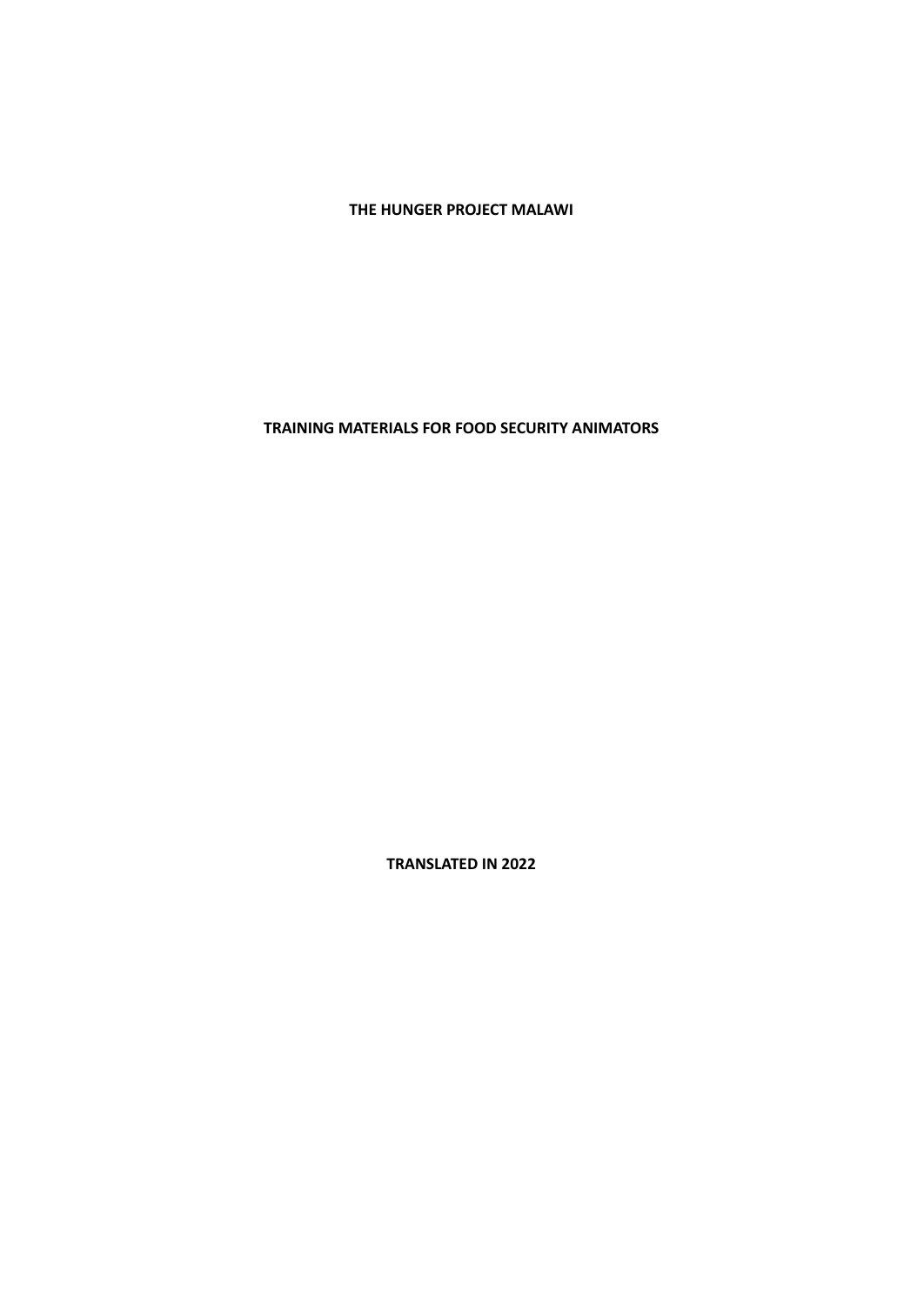#### **MINDSET TOOLS ON HOW TO ERADICATE HUNGER AND POVERTY**

The people should be taught five points on how to eradicate hunger and poverty in their homes and also in their area, they must also be given the chance to explain how they have understood the subject matter.

Mind-set change

Good leadership

Visionary

Dedication

Hands-on

# **HUNGER PROJECT DUTIES AT THE EPICENTER**



People should be able to explain how each program is connected to eradicating hunger and poverty in their families and area.

# **ADVANTAGE OF USING MODERN FARMING TECHNIQUES**

- High yield interest from a relatively small piece of land.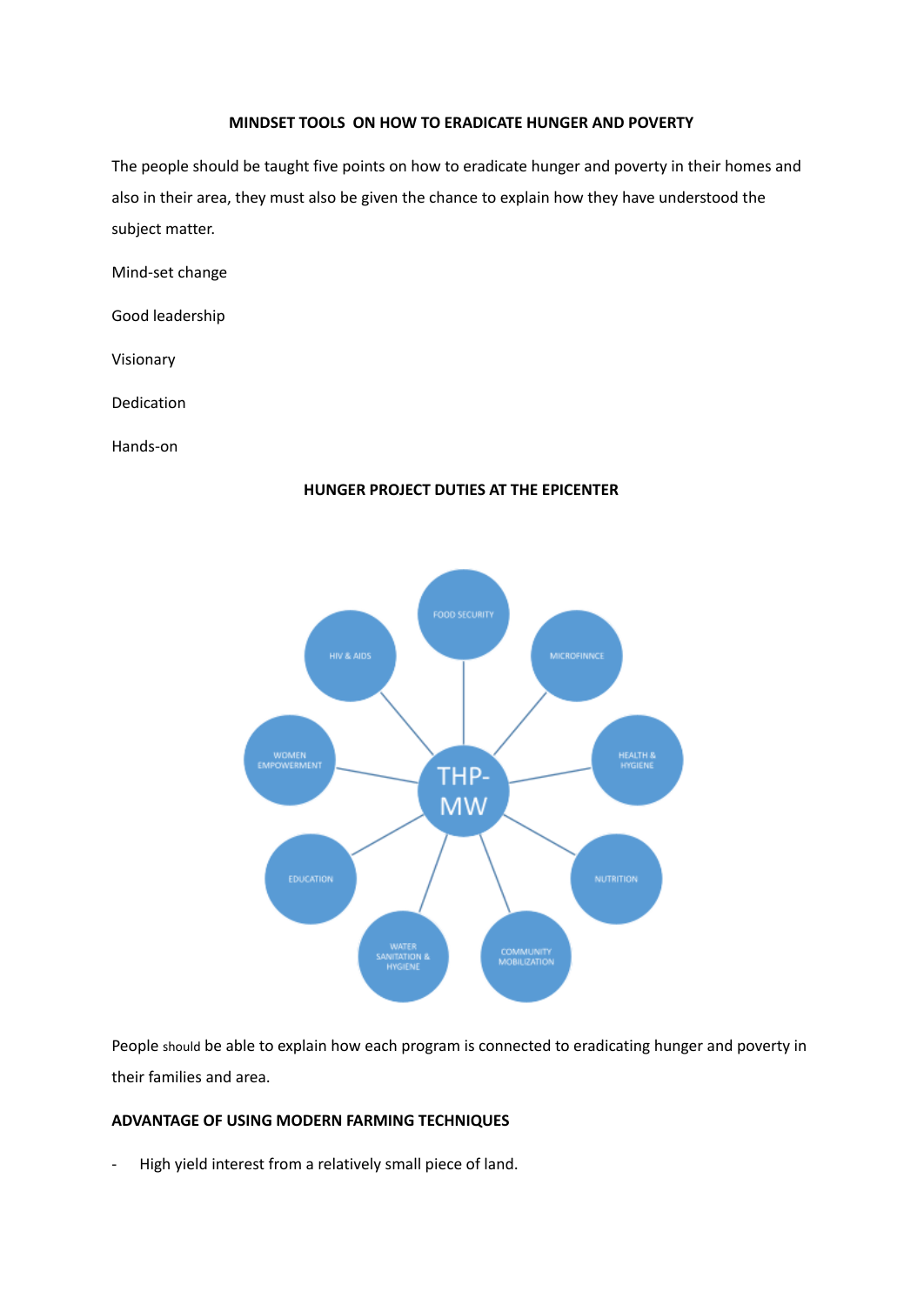- Less effort in the farming processes ( conservation farming or herbicides spraying)
- Using recommended seedlings.
- Methods for avoiding or protecting our crops from harmful pests.

# **ADVANTAGE OF HAVING ADEQUATE FOOD SUPPLY IN OUR HOMES**

- No hunger in our homes.
- No malnutrition.
- Availability of money due to sale of excess food.
- Totally avoiding the hustle of scouting for food supplies.
- Peace of mind as there are no worries related to food scarcity.
- Children are able to go to school on a full stomach.
- Visitors are able to come to your home without you being worried about what to provide them.

# **ADVANTAGES OF BEING MEMBERS OF A CLUB**

- Easy and accessible loan facilities.
- People are taught modern farming techniques.
- People share different ideas that are beneficial to the club members.
- People help each other when there is need due to inability amongst the club members.

# **ADVTANGES OF GROWING A WIDE VARIETY OF CROPS**

- The food supply is very adequate with a wide array of choices.
- Malnutrition is non-existent in such a scenario.
- You still get to harvest something even if the weather patterns have been erratic.
- Some crops such as legumes improves soil quality by adding nitrogen hence increasing soil fertility.
- Some crops are cash spinners and provide homes with liquid cash whilst others are for us to eat.

# **WHAT IS THE REASON BEHIND FERTILIZER AND SEED LOANS?**

- To ensure food security in homes all year round.
- Reducing diseases that come with lack of food (malnutrition).
- For the people to find money after they sell the excess harvest.
- For the people to get easy loans for farming inputs.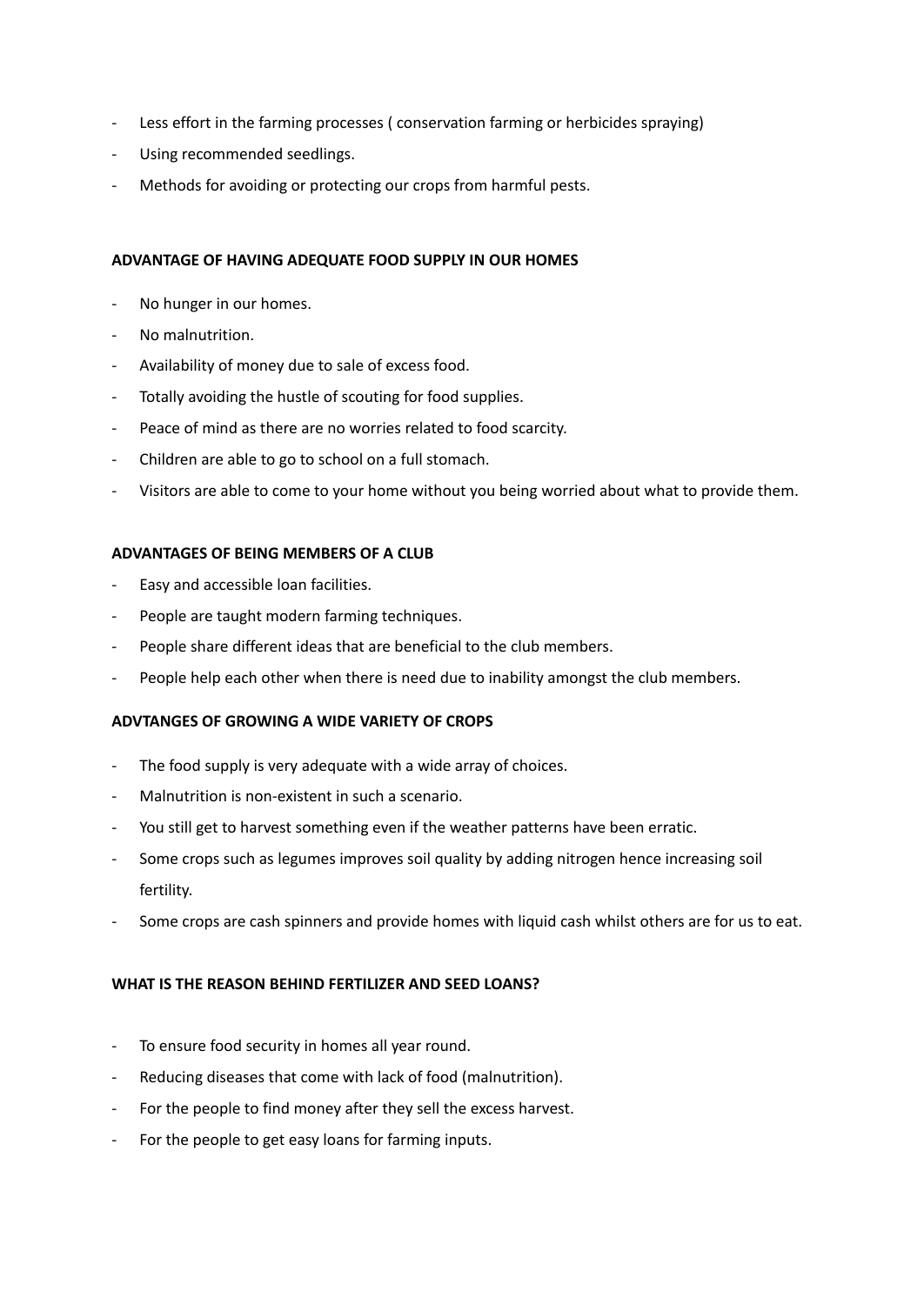# **HOW DO WE FIND PEOPLE TO GET THESE FERTILIZER AND SEED LOANS**

- The food security committee convenes a meeting for the area/village through the village headman.
- People should be systematically sensitized about these particular loans and it must be emphasized that this is a loan facility and not a freebie.
- People should also be told that they loan pay back is through their maize yield and the quantity they are expected to payback must also be emphasized.
- Basically people must be told why they are paying back through 9 bags of maize.
- People must start nominating each other for the committee based on the agreed prescribed number.
- The committee together with the village committee rep should vet the names that have been nominated, if they are not satisfied with a particular nominee, they must agree to remove and replace with a more viable alternative.

# **WHAT KIND OF PERSON/FAMILY IS ELIGIBLE TO GET THE FERTLIZER AND SEED LOANS?**

- Original (indigenous) settlers of the village and not new comers.
- Those with land to cultivate or those who can rent a piece of land within the same village this is to avoid giving out the loans to areas where the Hunger Project does not operate.
- Those who show seriousness and interest in farming.
- Those who have a good track record on paying back loans.

# **ADVANTAGES OF GROWING HYBRID MAIZE**

- Must be bought from licences/authorized dealer.
- Check the expiry and the best before dates on the seedling packet.

# **These are the advantages of buying the seeds from an authorized dealer:**

- The germination rate is generally higher.
- The crop grows with strength.
- You at the position to choose the right seed for the type land condition.
- High yield per hectarage of land based on how well you take care of your crops.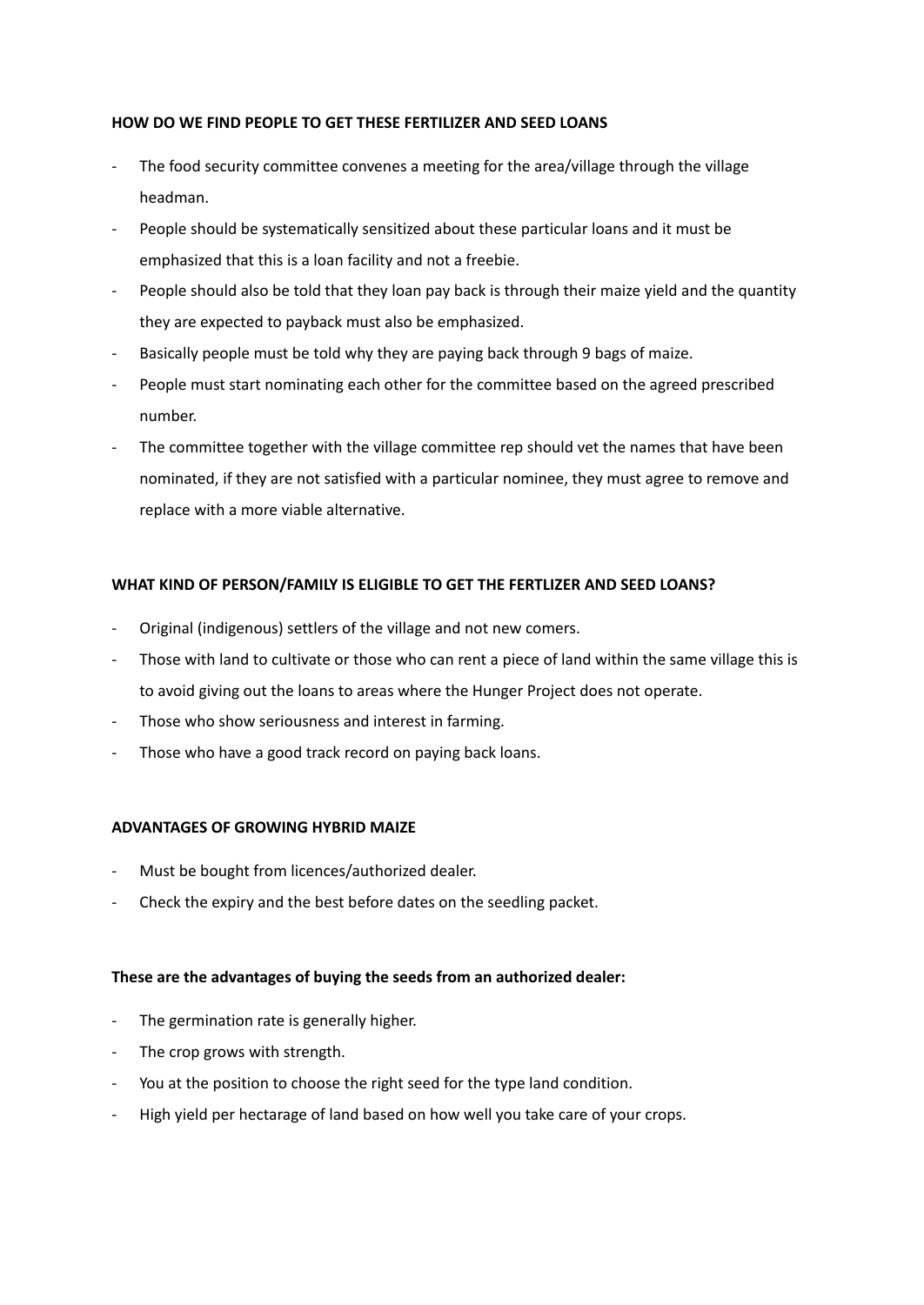#### **CHOOSING THE RIGHT KIND OF SEED (CROP)**

- Different crops do well in different areas and also based on rainfall and weather patterns and also the kind of soil type in that area.
- The food security committee together with the epicentre should discuss about the right kind of crops that do well in their area.
- The Hunger Project counsellor (advisors) together with government counsellors should be part of these discussions where they will lead and advise them on the decision of crop choice.
- At the end of the discussions there must be a general consensus from the group on the right choice of seed they can plant.

### **TRAINING FOR ALL FARMERS**

After the committee chooses the families that can access the loan within that year, all those chosen farmers should be invited to modern farming training. These training are conducted by government counsellors (Agriculture extension workers) within the area together with the Hunger counsellor.

The Hunger counsellor has the duty to ensure that the seed and fertilizer loan packs have been bought in time before the first rains for planting.

#### **WHEN TO GIVE OUT THE LOANS FOR FERTILIZER AND SEEDS**

All those people chosen should come to that epicentre on that particular day.

Nobody should receive the loan on behalf of others. Everybody must come in person to get their loan to avoid any complications.

Each and every club must be accompanied by their village Head who will come to bare witness.

Every loan accessed by an individual must be recorded in a pass book (see annex 2) and also in a farm input loan ledger (see annex 1)

Everybody should personally sign in the farm input loan ledger.

The Pass book must be taken by the farmer as their evidence whilst the loan ledger should be kept by the committee as their evidence.

#### **INSPECTING FARMERS LAND**

The food security committee, epicentre committee and club chairpersons have the duty to be inspecting the farmers land i.e. from when these farmers planted their seeds up until when they harvest. During this time they are supposed to be given advice in line with the state of their field.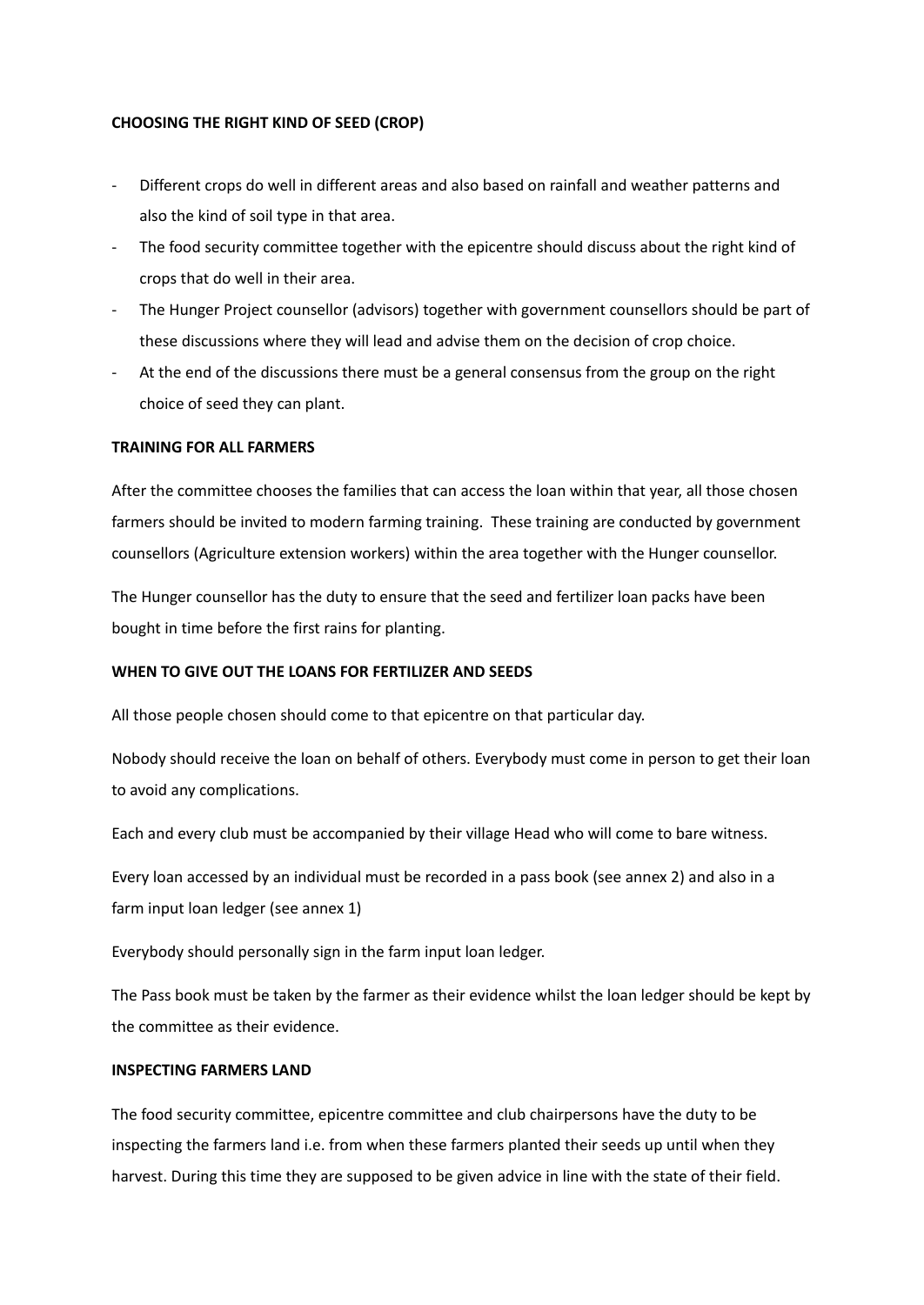# **PREPARATIONS FOR CROP COLLECTION (LOAN PAYBACK)**

The Hunger advisor together with the food security committee and the epicentre committee must adequately prepare during this time. This is the busiest part of the job.

Issues that need special attention and that should be available are the following:

- Packaging sacks should be distributed in advance to the farmers before the collection day.
- Strings to tie the bags must be available.
- Preparations for food for who will come to collect the maize should be made.
- Properly calibrated scale should be available.
- Vehicle that will carry the maize to the epicentre must be made available.
- Loan ledgers should be available for easy access.
- Receipt book for loan payback should also be available.
- People who will be responsible for the collection of these debts should be properly prepared (the whole food bank committee, the whole epicentre and representatives of other epicentre committees.)
- Village Heads and clubs are supposed to notify people in their villages/clubs when they will give the maize and also the collection venue within the village should be identified.

# **APPLYING PESTICIDES TO THE MAIZE**

- Carefully check for the expiry date of the pesticides you will use and their best before date.
- Carefully check that the bags you will use are hygienic and it's also recommended that each year you must use a new set of packaging bags.
- Make sure that your granaries are hygienic, meticulously swept and mopped, there are no cobwebs, properly sprayed and that before you put your maize in there, it's properly dry.
- Make sure that the maize is properly dried. If maize is not properly dried whilst in the granaries its weight gets to be reduced and hence little benefit from it at the time you would want to sell it. At time it might even rot whilst still in the granaries.
- Make sure that the day you are applying pesticides there is no heavy wind blowing or rather apply the pesticides in a concealed room with little or no wind going through.
- Make sure you follow carefully the instruction on the bottle on how to apply the pesticide.
- Have your maize in the bags and make sure their weight are standard.
- Have your bags sewed up and finally place them in the granary.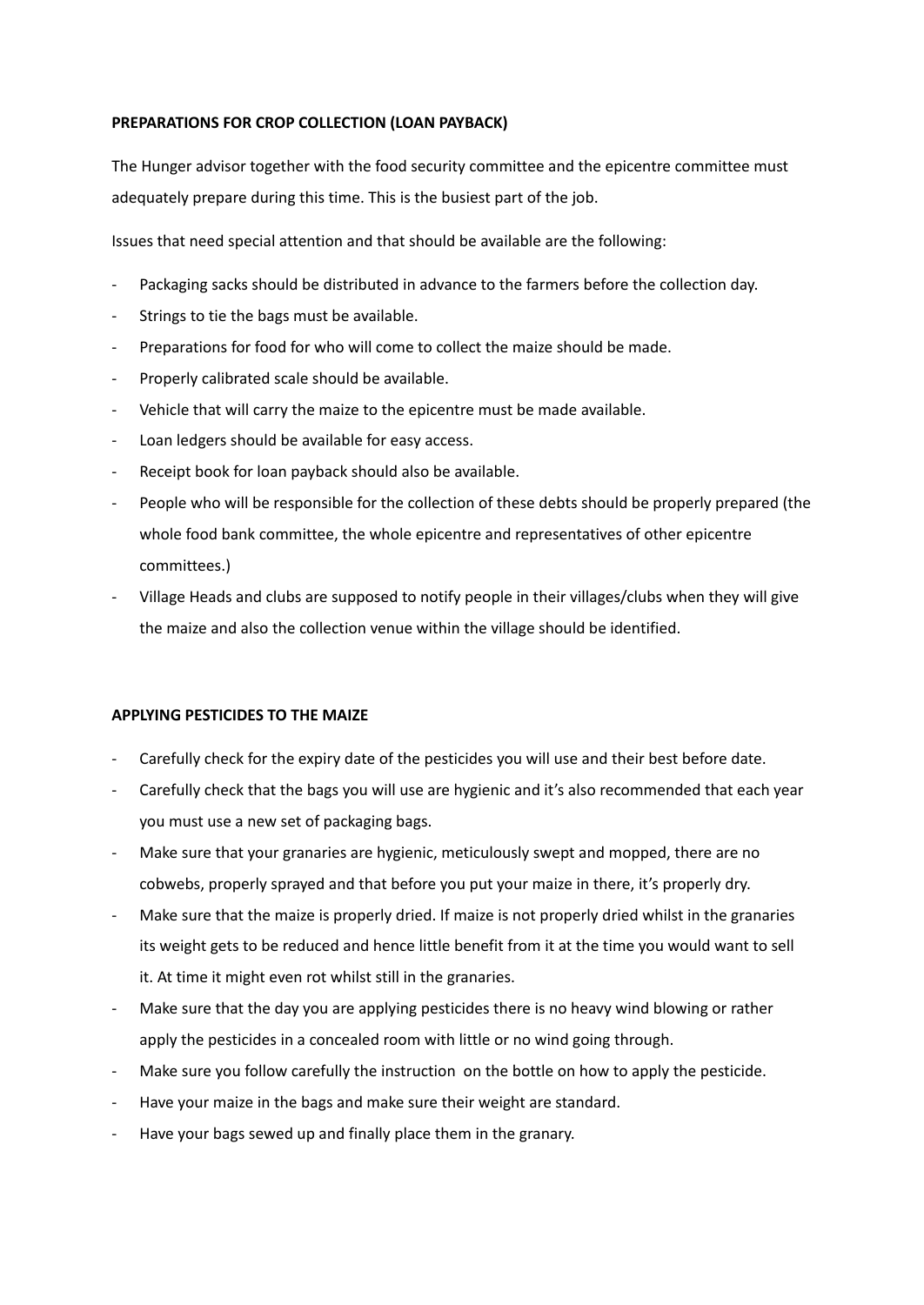# **HOW TO TAKE CARE OF THE MAIZE IN THE EPICENTRE GRANARIES**

Most of the times maize goes bad whilst in the granaries. Follow these steps to ensure that it does not go bad.

- Make sure that the maize is slightly elevated whilst in the storage granaries. You can use sticks for this initiative by making makeshift pallets.
- Your granaries must have windows so that they are well ventilated.
- Your granary must be frequently opened so that there is air ventilation (at least once every fortnight.)
- Go around your maize stack and observe if you can hear sounds of weevils.
- Try to observe that there are no mice/rats feeding on your maize in the granary.

# **WHO SHOULD KEEP THE KEYS TO THE FOOD BANK?**

All the keys should be kept by a single person (Committee members must agree on a member who must take this responsibility)

# **SELLING OFF THE EPICENTRE's MAIZE**

**Discuss** the appropriate time to sell the maize when market prices are at their optimal so that you are able to benefit more from the proceeds. In addition, you might need money to buy farm inputs for the upcoming year so time and prices vary from epicentre to epicentre.

Before you start selling the epicentre maize, make sure the following processes have been adhered to:

- All epicentre committees must have a say in the set-price of the maize.
- You notify the HOP in writing on the agreed set-price.
- You have all the required receipts during the maize selling period.
- You have daily summary sheets that you will be using during this exercise (see annex 1)
- You've made sure that your scales are properly calibrated.

When you start selling the maize, share the following responsibilities in this way:

- Responsible for writing receipts and receiving money.
- Weighing the maize on the scale
- Writing a daily summary sheet.
- Cross checking the receipts of those who already bought the maize.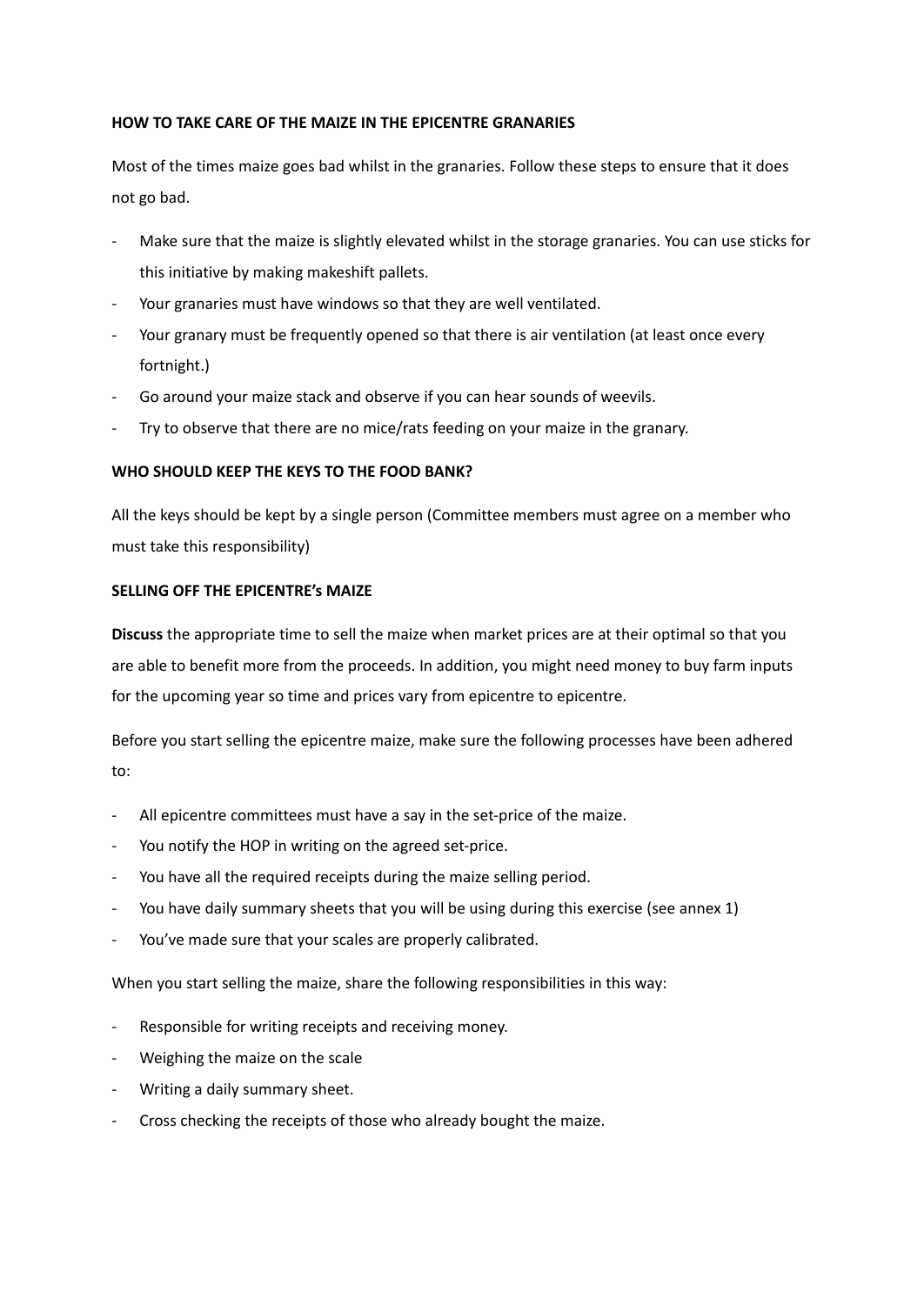At the end check through the receipts and calculate how much sales have been made and how much money has been realized. The proceeds from the sales must be in line with the amount of maize that has been removed from the food bank and also what's been written in the summary sheet.

If the numbers are not matching, set up an audit trail to identify where the figures have mismatched.

The daily summary sheet must be kept together with the bank deposit slip in the same place and the figures should fully match.

#### **WHO WILL BE DEPOSITING THE FOOD BANK MONEY IN THE BANK ACCOUNT**

Since most epicentres are far away from the bank, the EPO has a motor bike so all the money realized from the sales must be taken to the bank by the EPO.

No money should be kept at the epicentre after 48 hours.

He/she should not leave with the money before the food banks chair or treasurer's signature.

When he/she comes back from the bank, they must give the deposit slip to the food bank treasurer or his/her cosignatory.

All deposit slips must be kept together in one place together with the summary slip and the figures must tally (committee members should discuss.)

# **THE FOOD BANK'S ACCOUNT**

The food bank must have its own account. The chair of the food bank and secretary should be co-signatories of the account and must sign together with the Epicentre's EPO.

Every time money is supposed to be withdrawn from the food bank account, a letter is supposed to be written to the HOP explaining the duties that are supposed to be undertaken with the requested funds and the HOP will then write an authorization letter to the bank to have the funds released.

The food bank must have its own file pertaining to money issues.